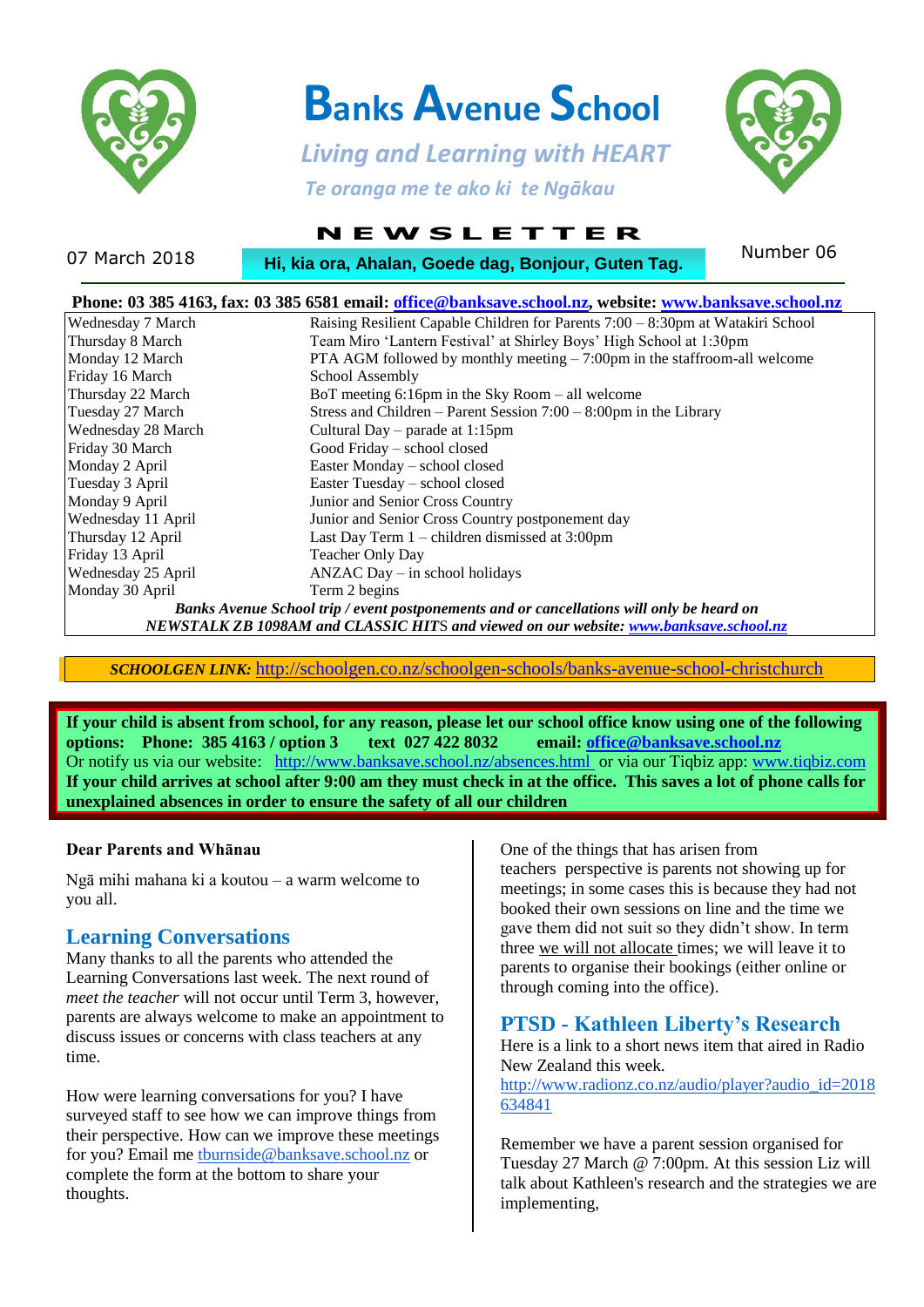## **Christian Religious Education - Bible in Schools**

Many thanks to all the families who responded positively to our offer of running Bible in Schools before school each Wednesday. We will begin this programme next **Wednesday 14 March**. Have your children at school by 8:30am. These sessions will take place in our library.

For many years BAS has offered Bible in Schools to some year groups. Last year it was our year twos and threes. Bob Jaeger is our school chaplain and he has been presenting these sessions for us for more than twenty years. Sessions usually take thirty minutes and occur in school time on a Wednesday. Bible in School (or CRE) is not compulsory and some children choose to opt out, for a variety of reasons. These children are supervised until the session is over.

CRE is a fun programme that encourages children to make positive life choices, grow in character and relate well to others. Children reinforce values that connect to the curriculum. They include bible stories that help reinforce messages like: treat others how you want to be treated, show respect, do your best, be a good friend, help others and ask for help, make good choices and help others make good choices.

We believe these sessions are very worthwhile, however, as our timetable seems to get busier and busier we are looking at changing the time of these sessions to before school - that is 8:30 - 9:00am on a Wednesday morning. These sessions would be open to all age groups across the school - NE to year 6 pupils.

If you are keen for your children to attend these sessions please complete the form at the bottom of this newsletter or go onto our school website and complete the expression of interest.

<http://www.banksave.school.nz/latest-news-2018.html>

## **Wholemeal Snack**

Thanks to the six mums who contacted me offering to come in each morning to make up wholemeal

sandwiches. At the moment we are making up about seven loaves of bread a day so we only need a couple of parents. If we extend the project (dependent on our budget and the level of need),



then I will utilise all the parents who offered by putting a roster together. At the moment I am using just two of the parents.

A huge thank you to the family who offered to help fund our wholemeal snack break by donating Countdown vouchers - this was generous and it truly depicted aroha.

### **PTA NEWS**

*HELP NEEDED!!* Do you have 30 minutes of your time to help once or twice a term to give out the lunches (12.20 -



12.55pm) If you do, please contact Randi on 021 242 100. Without your help we will be unable to keep Lunch Online going.

*DJ NEEDED!!* Is there anyone out there that is a DJ or knows a DJ that would offer up their time to do our school disco on the 18 May and 7 September? If yes, please contact Marilyn on 021 222 6867.

**Uniform Shop** Will NOT be open this Friday.

*We have had our first meeting for the year and we already have a few events lined up… Hot Cross Buns and Flip Out! Look out for the Hot Cross Bun Order forms.*

Our PTA is made up of a number of parents who work hard at doing the extra things for our children. Like Lunch Online, Discos, Calendars, Hells Pizzas, Flip Out and Pies. All these activities raise money to put things into the school, that the children will benefit from (e.g., new rugby posts, subsidising shows at school and Duffy Books). Start to have a think if maybe you would be interested in joining this great group. Our next meeting will be the  $12<sup>th</sup>$  March (which is our AGM) or if you have any questions before this please contact Rachel on 021 111 2303. The time commitment is minimal (maybe an hour a month) and being on the PTA does not mean you have to help with every single activity we do. We would love to see some new faces and hear your ideas. We know that people don't always have a lot of time, but for our children to have and do these extra fun things, we could all spare a little time…also you get a goody bag if you come.

### **Congratulations Becks Searle**

We are thrilled to announce that Becks Searle from Team Miro has won a position as Associate Principal at West Eyreton School. She will be leaving Banks Avenue at the end of Term 1.

Becks has many skills to offer so I know she will do well. On behalf of our school community we wish you all the best and thank you for your passion and effort at BAS

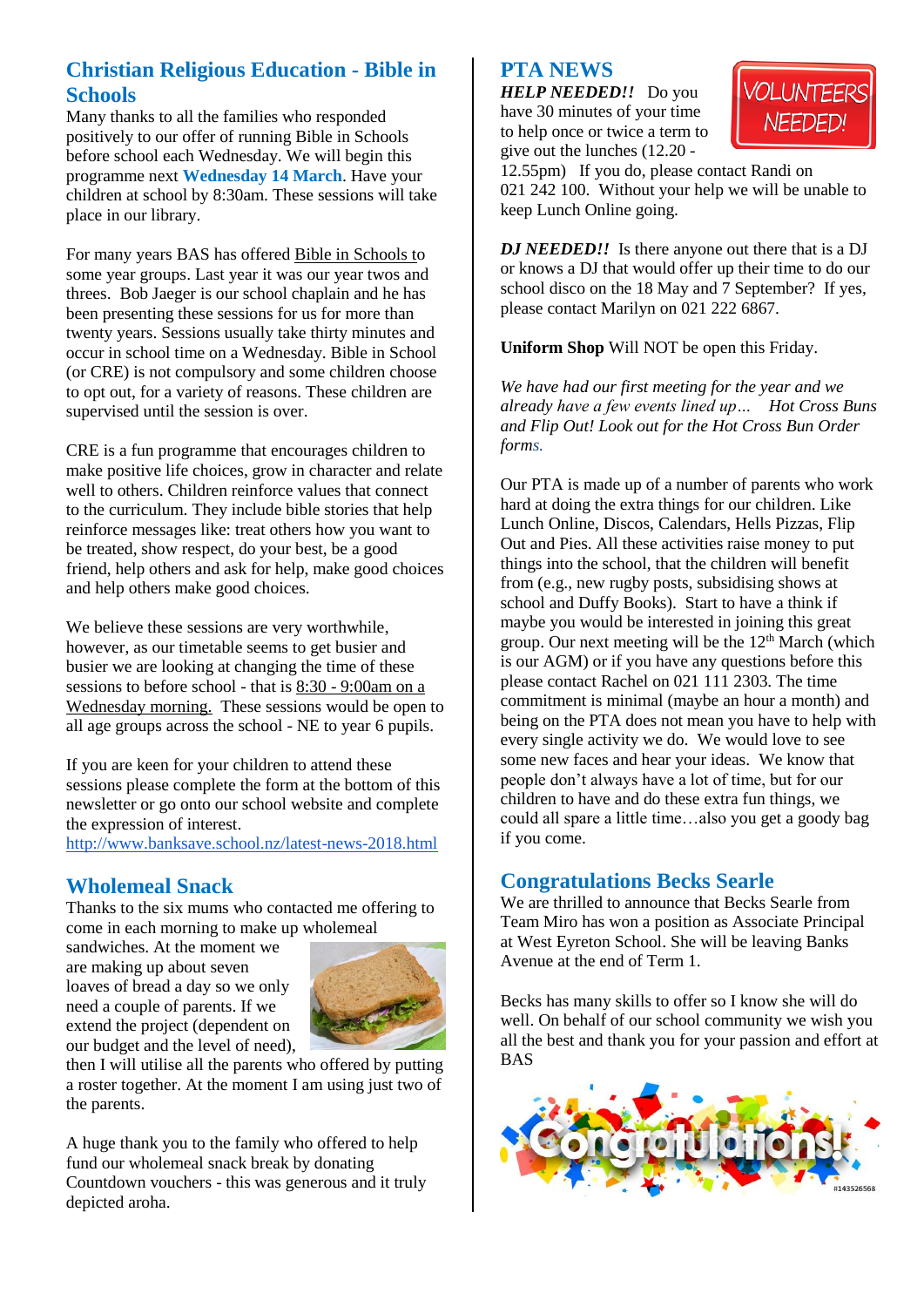## **'HOT SHOT' LEARNER'**



Spencer is just working so hard and improving every single day. I am so pleased with his hard work and he really is displaying our HEART value Excellence.

Ka pai Spencer

### HEART **Tokens**

Congratulations to the following children who have all earned 25 HEART tokens - well done!

**Respect:** Sam A (AWA.

**Togetherness:** Hayley A (AWA).

**Fifty HEART Tokens** Congratulations - these children have earned a wristband.

**Excellence**: Mithum N and Kade M (Rm 7).

**Respect:** Ryan C (Rm 7).

**Togetherness:** Maddie W (Rm 7), Fatana J and Ethan T (AWA).



When it is raining Kelly Sports will be held in Dudley. Children can come straight in, hang their bags up in the hallway and have a quick snack before they begin.

## **Teacher Paid Union Meetings - school operating on skeleton staff**

You may be aware of the nationwide crisis in recruiting and retaining teachers.

Children need teachers with enough time to teach so they can give each child the attention they deserve, and children need talented and inspiring people to be attracted to teaching. Children are missing out on some opportunities to learn because teachers are bogged down in administration or are struggling to get enough support for children with additional learning needs.

Teachers at our school are joining an NZEI Te Riu Roa campaign, called *Kua Tae Te Wā – It's Time* to address these issues. The goal is to free teachers to teach, and principals to lead, by getting the additional support and staff that schools need. And we'll attract more people to teaching by respecting and paying them as the professionals they are.

NZEI Te Riu Roa members at our school have been invited to paid union meetings on Tuesday March 20 and Wednesday March 21 so that they can plan and discuss the campaign and their upcoming collective agreement negotiations. On both these days BAS will be operating on a skeleton staff in the afternoon. Although we are not officially closing parents are encouraged to pick their children up at lunch time to reduce the load.

Our children deserve the best education in the world, and New Zealand can afford to provide it. It's just a matter of priorities. Thanks for your co-operation in this important matter.



### **Duffy Books in Homes**

We have one order left, from the \$5 deal at the end of last year, to be picked up. Please see Tricia Carroll if this is your order.



## **Complaints and Concerns**

Every now and again a parent will have a concern, an issue or in more serious instances, a formal complaint.

In the first instance address the concern with the class teacher. If this is not satisfactory and the issue is not resolved then talk to the team leader and if need be the module leader, if again the issue has not been resolved, talk with the Principal. If you are unable to get resolution at this level you may address your concerns in writing to the Board of Trustees making sure you outline the steps you have taken to resolve the issue.